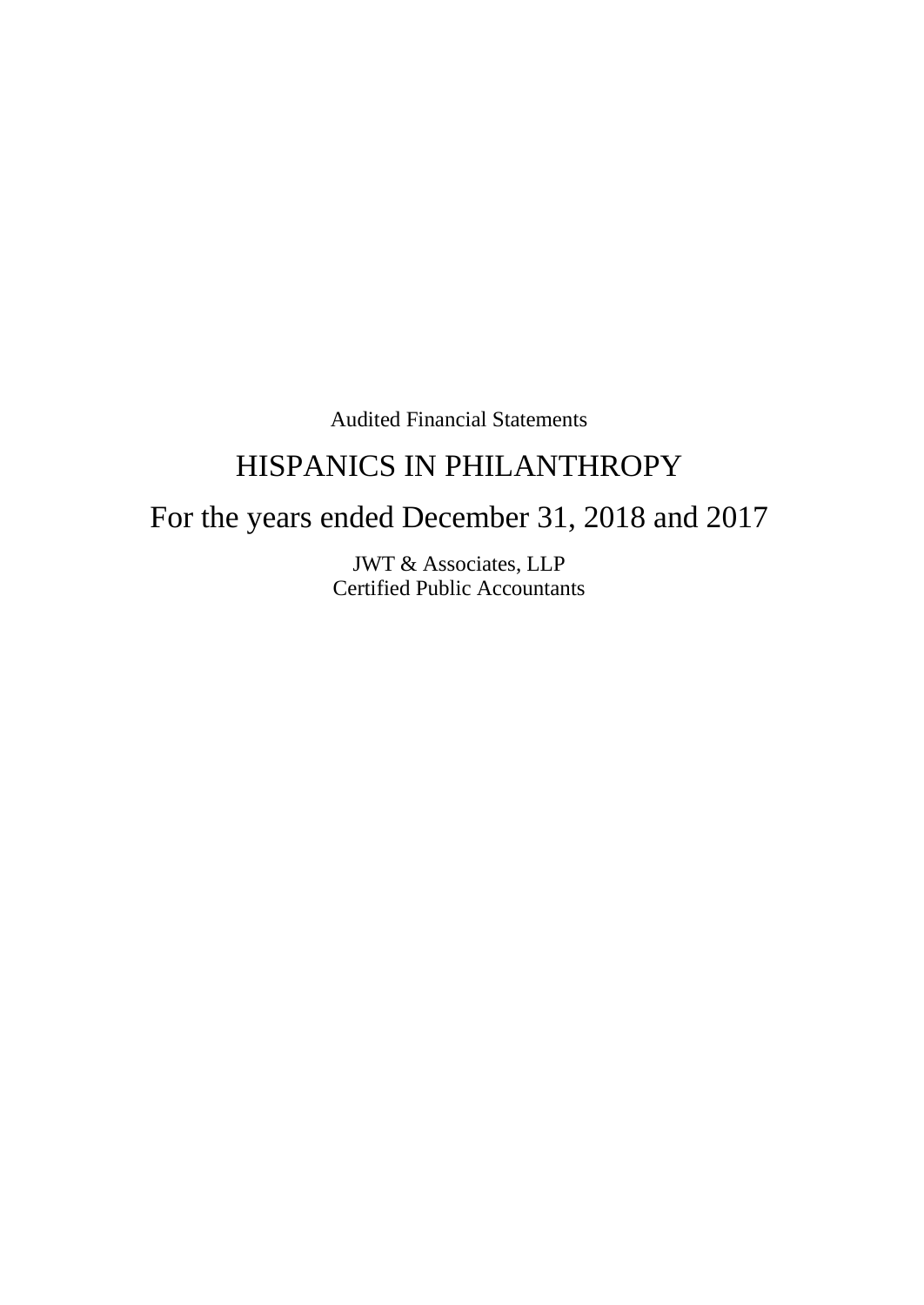### Table of Contents

| <b>Financial Statements</b> |  |
|-----------------------------|--|
|                             |  |
|                             |  |
|                             |  |
|                             |  |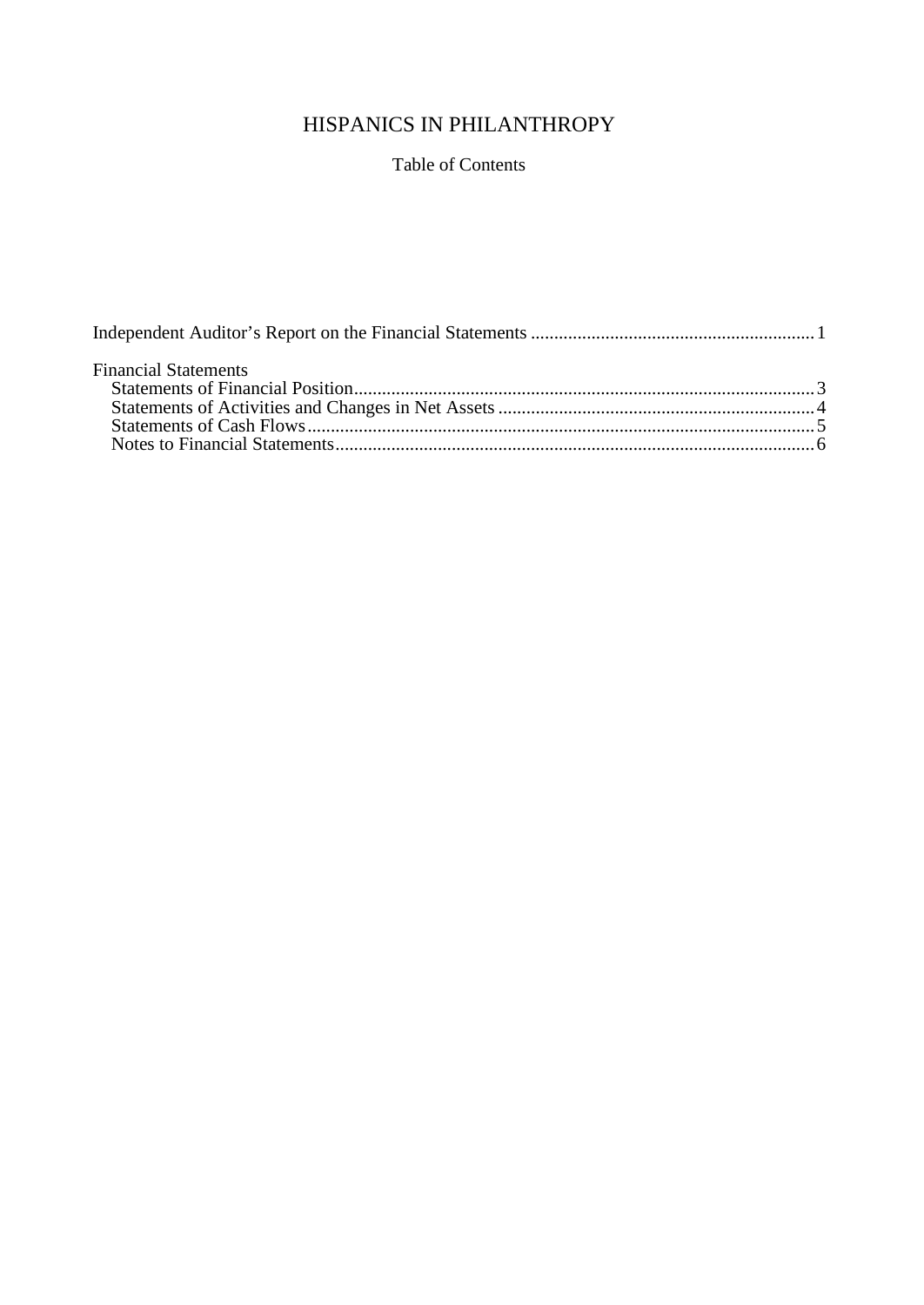**JWT & Associates, LLP**

A Certified Public Accountancy Limited Liability Partnership 1111 East Herndon Avenue, Suite 211, Fresno, CA 93720 Voice (559) 431-7708 Fax (559) 431-7685

#### Independent Auditor's Report

To the Board of Directors Hispanics in Philanthropy Oakland, California

#### *Report on the Financial Statements*

We have audited the accompanying statements of financial position of Hispanics in Philanthropy (HIP) as of December 31, 2018 and 2017, and the related statements of activities and changes in net assets and cash flows for the years then ended.

#### *Management's Responsibility for the Financial Statements*

Management is responsible for the preparation and fair presentation of these financial statements in accordance with the accounting principles generally accepted in the United States of America; this includes the design, implementation and maintenance of internal control relevant to the preparation and fair presentation of consolidated financial statements that are free from material misstatement, whether due to fraud or error.

#### *Auditor's Responsibility*

Our responsibility is to express an opinion on these financial statements based on our audits. We conducted our audits in accordance with auditing standards generally accepted in the United States of America. Those standards require that we plan and perform the audits to obtain reasonable assurance about whether the financial statements are free of material misstatement.

An audit involves performing procedures to obtain audit evidence about the amounts and disclosures in the financial statements. The procedures selected depend on the auditor's judgment, including the assessment of the risks of material misstatement of the financial statements, whether due to fraud or error. In making those risk assessments, the auditor considers internal control relevant to the entity's preparation and fair presentation of the financial statements in order to design audit procedures that are appropriate in the circumstances, but not for the purpose of expressing an opinion on the effectiveness of the entity's internal control. Accordingly, we express no such opinion. An audit also includes evaluating the appropriateness of accounting policies used and the reasonableness of significant accounting estimates made by management, as well as evaluating the overall presentation of the financial statements.

We believe that the audit evidence we have obtained is sufficient and appropriate to provide a basis for our audit opinion.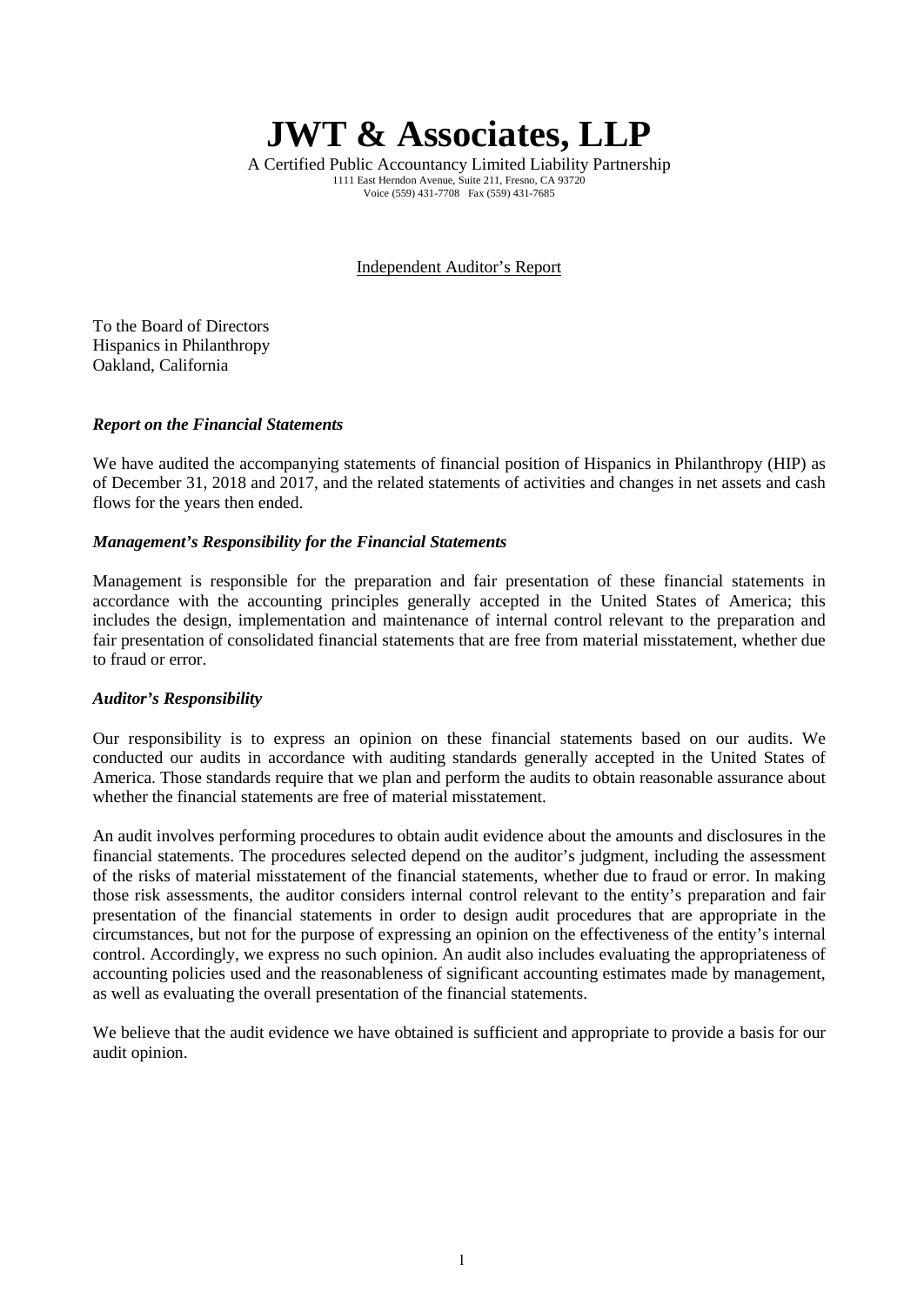#### *Opinion*

In our opinion, the financial statements referred to above present fairly, in all material respects, the financial position of Hispanics in Philanthropy at December 31, 2018 and 2017, and the results of its operations and its cash flows for the years then ended, in conformity with accounting principles generally accepted in the United States of America.

#### *Emphasis of Matter*

As discussed in Note 1, the HIP adopted Accounting Standards Update (ASU) 2016-14, *Presentation of Financial Statements for Not-for-Profit Entities* and ASU 2018-08, *Clarifying the Scope and the Accounting Guidance for Contributions Received and Contributions Made* for the year ended December 31, 2018. Our opinion is not modified with respect to this matter.

JWT & Associates, LLP

Fresno, California June 5, 2019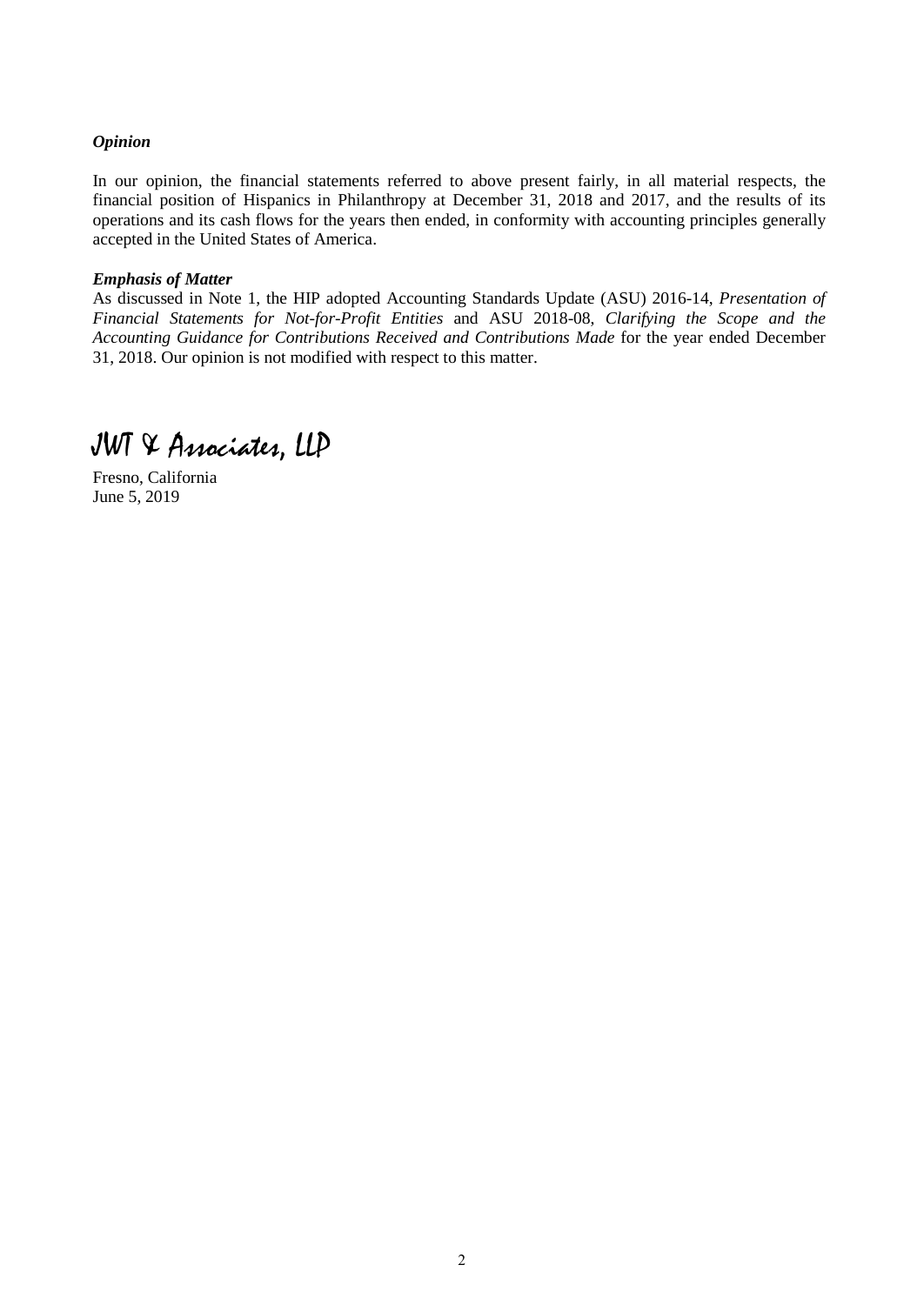## Statements of Financial Position

|                                               | December 31, |            |               |            |  |  |
|-----------------------------------------------|--------------|------------|---------------|------------|--|--|
| <b>Assets</b>                                 |              | 2018       | 2017          |            |  |  |
| Cash and cash equivalents                     | \$           | 3,176,341  | $\mathcal{S}$ | 1,952,601  |  |  |
| <b>Investments</b>                            |              | 5,017,439  |               | 5,578,079  |  |  |
| Contributions and grants receivable           |              | 94,581     |               | 26,625     |  |  |
| Assets limited as to use                      |              | 1,651,583  |               | 2,171,217  |  |  |
| Prepaid expenses and deposits                 |              | 114,480    |               | 410,182    |  |  |
| Furniture, equipment and IT, net              |              | 16,309     |               | 59,175     |  |  |
| <b>Total assets</b>                           |              | 10,070,733 | \$            | 10,197,879 |  |  |
| <b>Liabilities and net assets</b>             |              |            |               |            |  |  |
| Accounts payable and accrued expenses         | \$           | 72,304     | $\mathcal{S}$ | 113,302    |  |  |
| Accrued payroll and other related liabilities |              | 233,838    |               | 558,065    |  |  |
| Deferred revenue and grants payable           |              | 2,756,110  |               | 1,363,882  |  |  |
| <b>Total liabilities</b>                      |              | 3,062,252  |               | 2,035,249  |  |  |
| Net assets                                    |              |            |               |            |  |  |
| Without donor restrictions                    |              | 5,356,898  |               | 5,991,413  |  |  |
| With donor restrictions                       |              | 1,651,583  |               | 2,171,217  |  |  |
| Total net assets                              |              | 7,008,481  |               | 8,162,630  |  |  |
| Total liabilities and net assets              |              | 10,070,733 | \$            | 10,197,879 |  |  |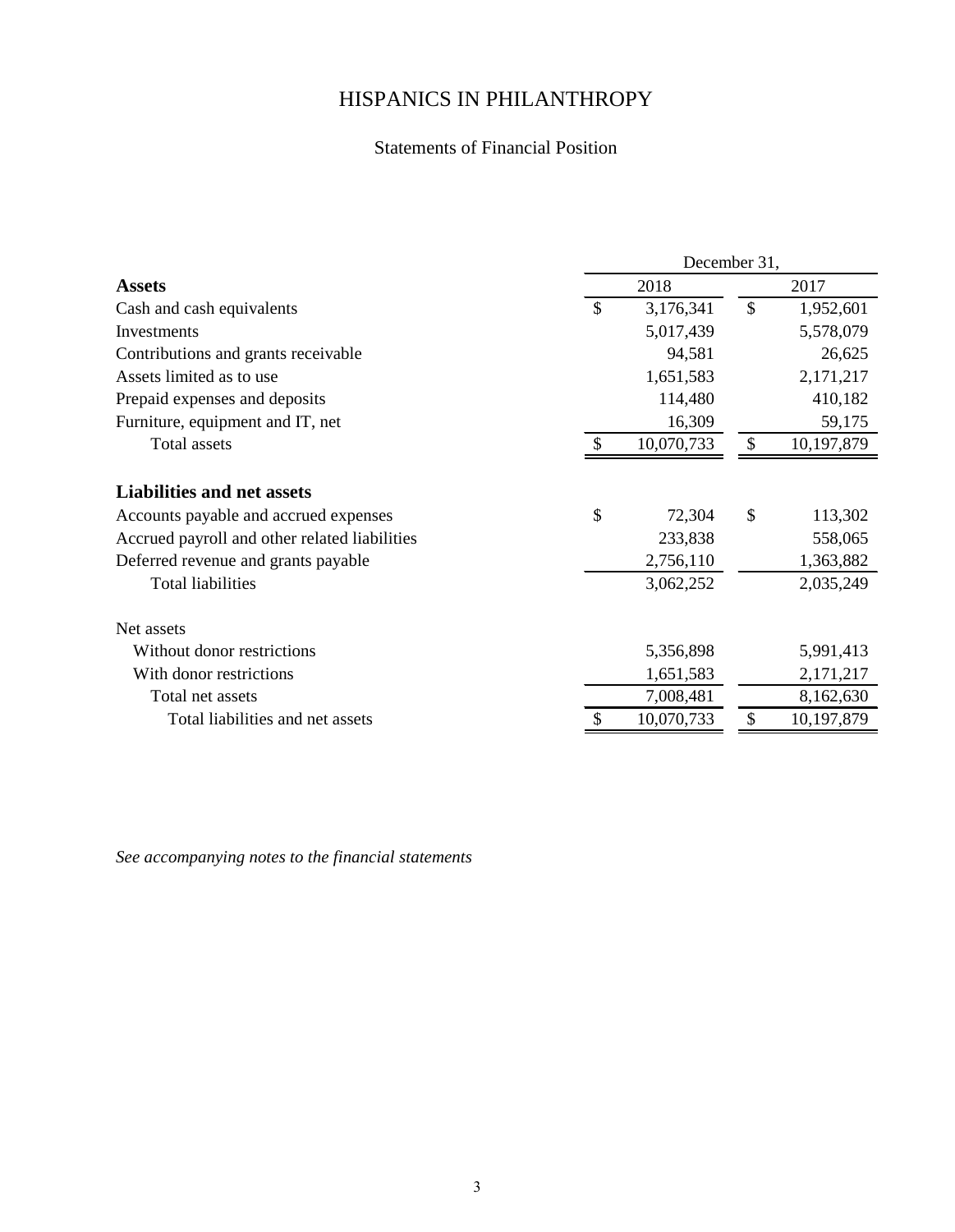## Statements of Activities and Changes in Net Assets

|                                         | For the years ended December 31, |              |             |    |               |              |              |                 |                 |
|-----------------------------------------|----------------------------------|--------------|-------------|----|---------------|--------------|--------------|-----------------|-----------------|
|                                         |                                  |              | 2018        |    |               |              |              | 2017            |                 |
|                                         |                                  |              | Donor       |    |               |              |              | Donor           |                 |
|                                         | Unrestricted                     |              | Restricted  |    | Total         |              | Unrestricted | Restricted      | Total           |
| <b>Operating revenue</b>                |                                  |              |             |    |               |              |              |                 |                 |
| Contributions and grant revenue         | \$<br>2,413,396                  | $\mathbb{S}$ | 2,188,242   | \$ | 4,601,638     | $\mathbb{S}$ | 1,456,506    | \$<br>3,196,102 | \$<br>4,652,608 |
| Membership fee revenue                  | 526,510                          |              |             |    | 526,510       |              | 491,575      |                 | 491,575         |
| Investment income, net                  | 171,828                          |              |             |    | 171,828       |              | 132,966      |                 | 132,966         |
| Net assets released from restriction    | 2,707,876                        |              | (2,707,876) |    |               |              | 3,167,650    | (3,167,650)     |                 |
| Total operating revenue                 | 5,819,610                        |              | (519, 634)  |    | 5,299,976     |              | 5,248,697    | 28,452          | 5,277,149       |
| <b>Operating expenses</b>               |                                  |              |             |    |               |              |              |                 |                 |
| Program services                        |                                  |              |             |    |               |              |              |                 |                 |
| Grants awarded                          | 3,192,404                        |              |             |    | 3,192,404     |              | 2,229,094    |                 | 2,229,094       |
| Other program expenses                  | 2,483,918                        |              |             |    | 2,483,918     |              | 1,600,420    |                 | 1,600,420       |
| Supporting services                     |                                  |              |             |    |               |              |              |                 |                 |
| General and administrative              | 256,252                          |              |             |    | 256,252       |              | 801,822      |                 | 801,822         |
| Fundraising and development             | 245,582                          |              |             |    | 245,582       |              | 516,679      |                 | 516,679         |
| Total operating expenses                | 6,178,156                        |              |             |    | 6,178,156     |              | 5,148,015    |                 | 5,148,015       |
| Changes in net assets from operations   | (358, 546)                       |              | (519, 634)  |    | (878, 180)    |              | 100,941      | 28,452          | 129,393         |
| Unrealized gain/(losses) on investments | (275,969)                        |              |             |    | (275,969)     |              | 226,216      |                 | 226,216         |
| Total change in net assets              | (634, 515)                       |              | (519, 634)  |    | (1, 154, 149) |              | 327,157      | 28,452          | 355,609         |
| Net assets at beginning of year         | 5,991,413                        |              | 2,171,217   |    | 8,162,630     |              | 5,664,256    | 2,142,765       | 7,807,021       |
| Net assets at end of year               | 5,356,898                        | \$           | 1,651,583   | \$ | 7,008,481     | \$           | 5,991,413    | \$<br>2,171,217 | 8,162,630       |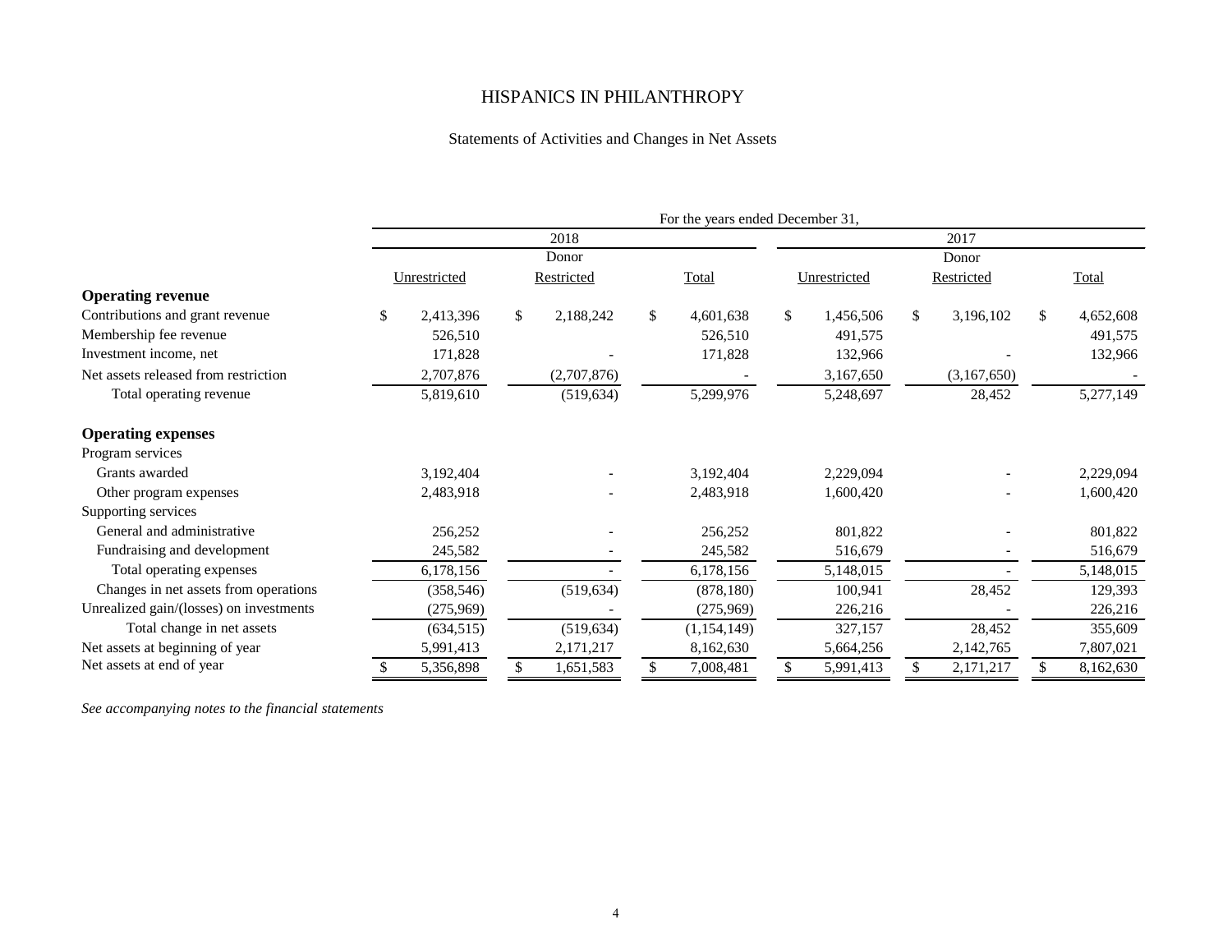## Statements of Cash Flows

|                                                | For the year ended December 31, |             |      |             |
|------------------------------------------------|---------------------------------|-------------|------|-------------|
|                                                |                                 | 2018        | 2017 |             |
| <b>Cash flows from operating activities</b>    |                                 |             |      |             |
| Change in net assets                           | \$                              | (1,154,149) | \$   | 355,609     |
| Adjustments to reconcile changes in net assets |                                 |             |      |             |
| to net cash provided by operating activities   |                                 |             |      |             |
| Depreciation                                   |                                 | 42,867      |      | 71,905      |
| Change in operating assets and liabilities     |                                 |             |      |             |
| Accrued interest                               |                                 |             |      | 776         |
| Contributions and grants receivable            |                                 | (67, 956)   |      | 886,308     |
| Prepaid expenses and deposits                  |                                 | 295,702     |      | (318,707)   |
| Accounts payable and accrued expenses          |                                 | (40,999)    |      | 133,644     |
| Accrued payroll                                |                                 | (324, 227)  |      | 393,936     |
| Deferred revenue and grants payable            |                                 | 1,392,228   |      | 412,333     |
| Net cash provided by operating activities      |                                 | 143,466     |      | 1,935,804   |
| <b>Cash flows from investing activities</b>    |                                 |             |      |             |
| Net change in investments                      |                                 | 560,640     |      | (1,422,822) |
| Net change in assets whose use is limited      |                                 | 519,634     |      | (28, 452)   |
| Purchases of furniture and equipment, net      |                                 |             |      | 10,019      |
| Net cash used in investing activities          |                                 | 1,080,274   |      | (1,441,255) |
| Net increase in cash and cash equivalents      |                                 | 1,223,740   |      | 494,549     |
| Cash and cash equivalents, beginning of year   |                                 | 1,952,601   |      | 1,458,052   |
| Cash and cash equivalents, end of year         | \$                              | 3,176,341   | \$   | 1,952,601   |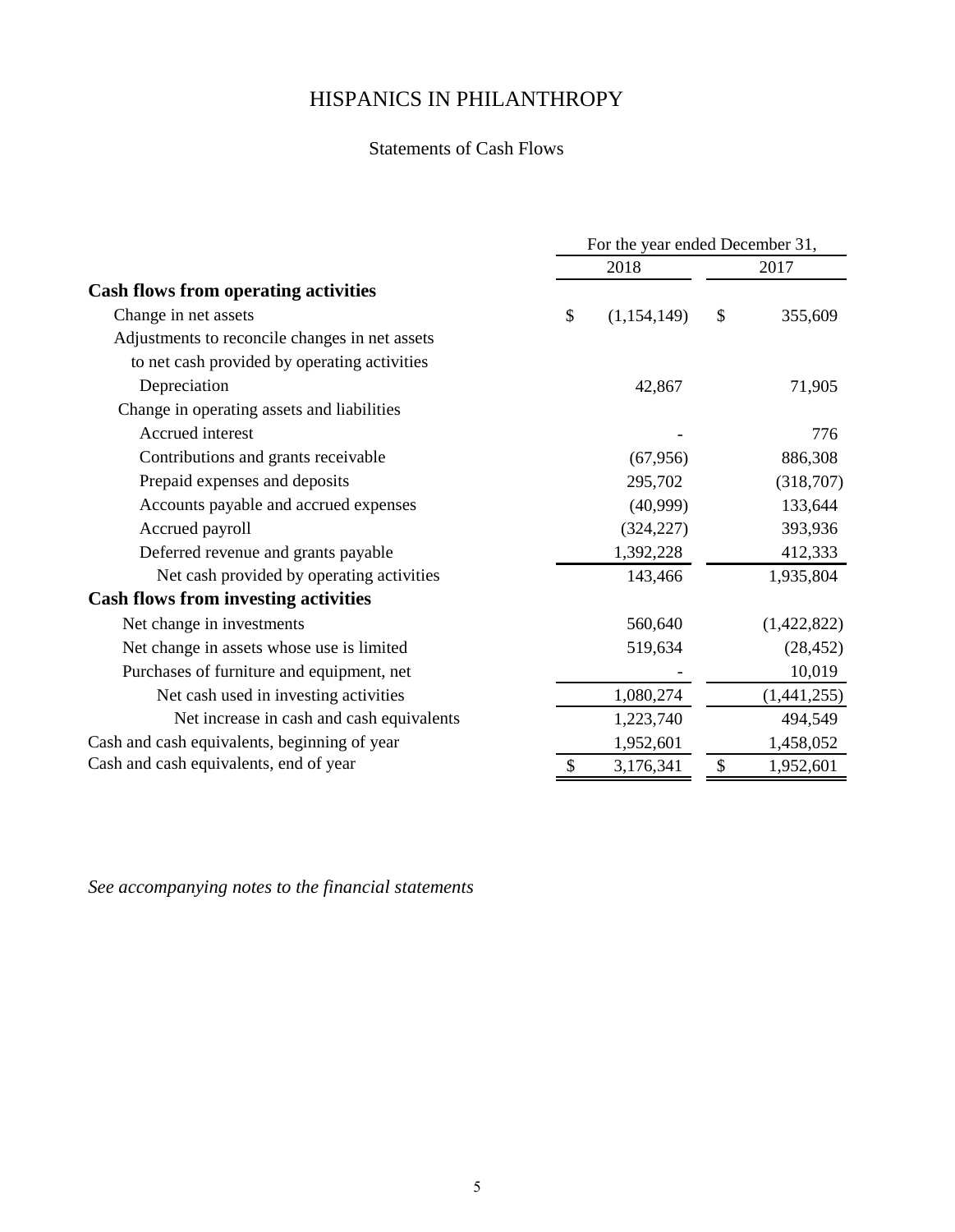#### Notes to Financial Statements

December 31, 2018

#### **Note 1 – Summary of Significant Accounting Policies**

Hispanics in Philanthropy (HIP) was founded in 1981 to promote stronger partnerships between organized philanthropy and Latino communities. HIP has developed into a transnational network of grant-makers committed to strengthening Latino communities across the Americas. HIP's mission is to strengthen Latino leadership, voice and equity.

Through its grant making activities, HIP channels philanthropic resources from multiple sources to organizations operating at the local level throughout the Americas.

*Basis of Presentation* – The financial statements are presented on the basis of net assets with donor restrictions and net assets without restrictions pursuant to FASB ASC 958, Not-for-Profit Entities.

*Basis of Accounting* – The financial statements are prepared using the accrual basis of accounting. Accordingly, revenue is recognized when earned, and expenses are recognized when incurred.

*Cash and Cash Equivalents* – For purposes of the Statement of Cash Flows, HIP considers all unrestricted highly liquid investments with an initial maturity of three months or less to be cash equivalents.

*Fixed Assets* – Fixed assets with an estimated useful life in excess of three years are capitalized at cost; donated assets are capitalized at the fair market value at date of receipt. Depreciation is computed using the straight-line method with estimated useful lives varying between three and ten years. HIP capitalizes fixed assets in excess of \$2,500.

*Comparative Data -* Certain prior year amounts have been reclassified to conform to current year financial statement presentation.

*Subsequent Events* – Subsequent events have been evaluated through the date the financial statements were available to be issued.

*Functional Allocation of Expenses* – Expenses are charged to programs and supporting services on the basis of periodic time and expense studies and management estimates. General and administrative expenses include those expenses that are not directly identifiable with any other specific function but provide for the overall support and direction of HIP.

*Assets limited as to use* – Assets limited as to use include assets under certain restrictions imposed by grantor agencies and donors and not available for use in support of general operations. These assets are required to be used as specified by the grantor or donor.

*Recent Accounting Pronouncements -* In August 2017, the Financial Accounting Standards Board (FASB) issued ASU 2018-14 *Presentation of Financial Statements of Not-for-Profit Entities* which is effective for periods beginning after December 15, 2018, however early application is permitted. This update eliminates the distinction between resources with permanent restrictions and those with temporary restrictions.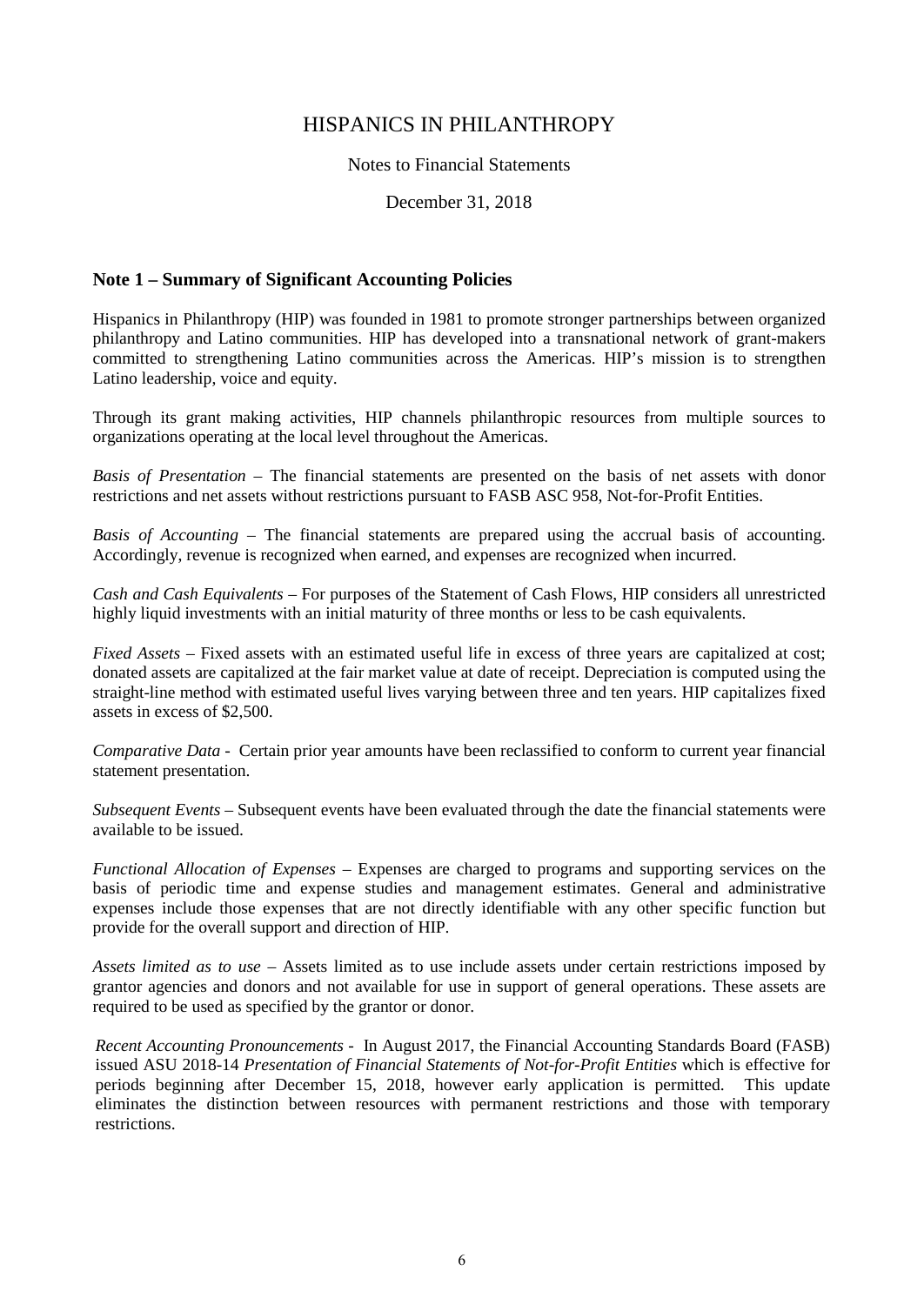#### Notes to Financial Statements

#### December 31, 2018

#### **Note 1 – Summary of Significant Accounting Policies (continued)**

*Contributions* – HIP reports contributions as restricted support if the support is received with donor stipulations that limit the use of the donated assets. When a donor restriction expires, that is, when a stipulated time restriction ends or purpose restriction is accomplished, net assets with donor restrictions are reclassified to net assets without donor restrictions and reported in the statement of activities as net assets released from restrictions. However, if a restriction is fulfilled in the same period in which the contribution is received, HIP reports the support as unrestricted. Donated assets are recorded at their estimated fair market values at the date of receipt.

*Estimates* – The preparation of financial statements in conformity with accounting principles generally accepted in the United States of America requires management to make estimates and assumptions that affect the reported amounts of assets and liabilities and disclosures of contingent assets and liabilities at the date of the financial statements and the reported amounts of revenues and expenses during the reporting period. Accordingly, actual results could differ from those estimates. Significant estimates include, but are not limited to, estimated useful lives and allowances for doubtful accounts.

*Net Assets with Donor Restrictions* – Contributions, including grants and contracts, are recorded as restricted revenue if they are received with donor stipulations that limit the use of the donated asset. When a donor restriction expires, donor restricted assets are reclassified to unrestricted net assets and reported in the statement of operations and changes in net assets as net assets released from restrictions. Donor-restricted contributions whose restrictions expire during the same fiscal year are recognized as unrestricted revenue.

*Accrued Payroll and Other Related Liabilities* – At December 31, 2017, accrued payroll and other related liabilities included an accrual for one employee retirement payment of \$402,619.

*Board Designated Reserve -*The board of directors has approved and designated amounts from Net Assets Without Donor Restrictions, which can only be used for purposes the board has approved. As of December 31, 2018 and 2017, the designation is considered to be from Investments, and totals \$3,524,835.

*Contributed Goods and Services –* Contributed good and services are recognized in accordance with FASB ASC 958-605, *Revenue Recognition*, if the services (a) create or enhance non-financial assets, or (b) require specialized skills, are performed by people with those skills, and would otherwise be purchased by HIP. Contributed goods as of December 31, 2018 and 2017 was \$53,600 and \$4,000.

#### **Note 2 – Furniture, equipment and IT**

Fixed assets at December 31, 2018 and 2017 consisted of the following:

|                                  | 2018      | 2017       |
|----------------------------------|-----------|------------|
| Furniture, equipment and IT      | 220,521   | 248,980    |
| Accumulated depreciation         | (204.212) | (189, 805) |
| Furniture, equipment and IT, net | 16.309    | 59,175     |

Depreciation expense was \$42,866 and \$71,905 for the years ended December 31, 2018 and 2017, respectively.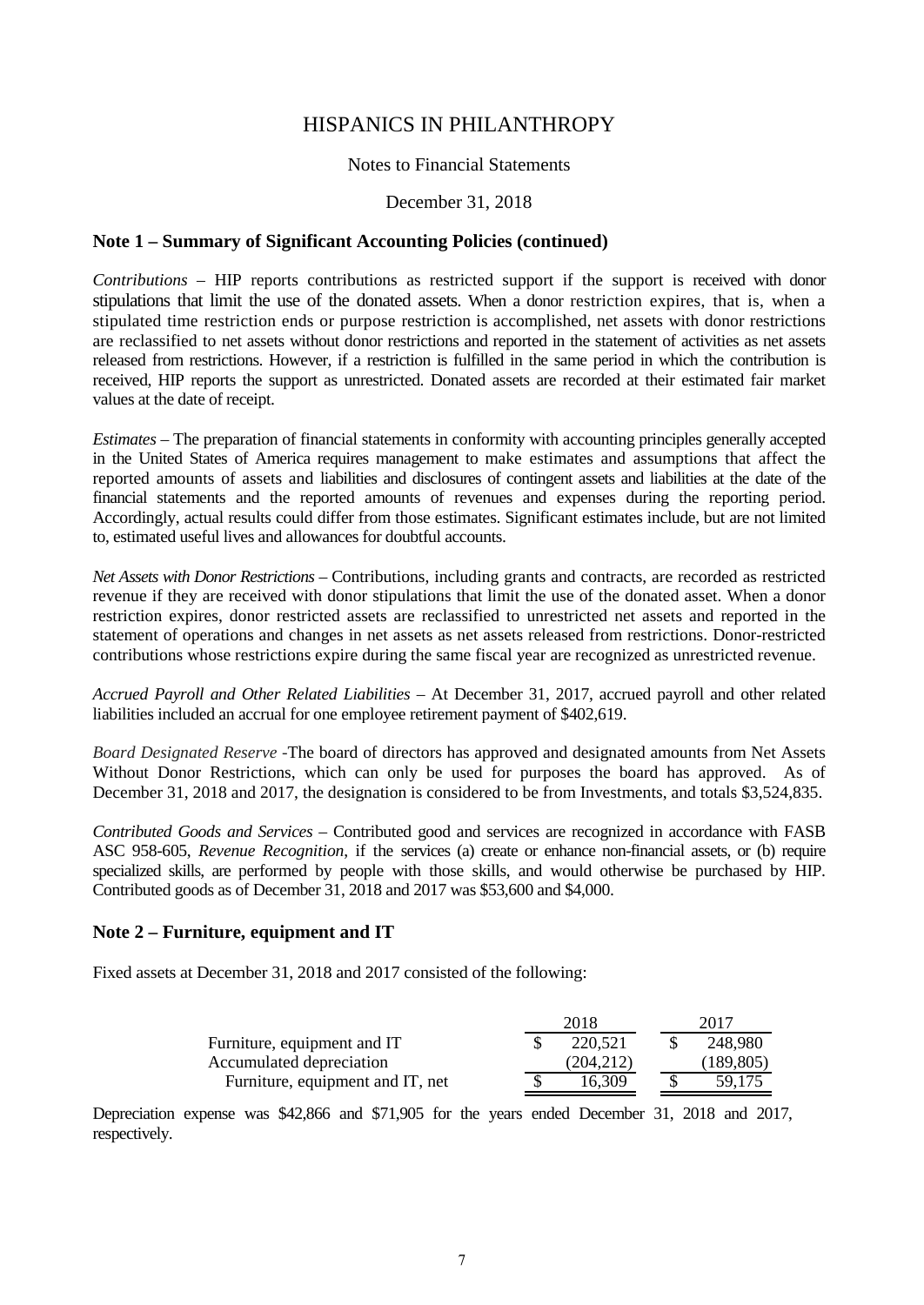#### Notes to Financial Statements

#### December 31, 2018

#### **Note 3 – Investments**

Portfolio of investments are in accordance with board reviewed and approved policies and at December 31, 2018 and 2017 consists of the following:

|                             |           | 2018       | 2017         |             |  |  |
|-----------------------------|-----------|------------|--------------|-------------|--|--|
|                             | Cost      | Fair Value | Cost         | Fair Value  |  |  |
| Cash savings account        | \$<br>-   |            | \$<br>93,346 | 93,346<br>S |  |  |
| Equities - US               | 1,214,210 | 1,030,282  | 1,333,757    | 1,333,453   |  |  |
| Equities - International    | 303,869   | 289,021    | 333,190      | 387,698     |  |  |
| Corporate bonds             | 1,859,106 | 1,793,004  | 2,656,741    | 2,613,945   |  |  |
| Government and agency bonds | 2,323,799 | 2,270,246  | 2,074,843    | 2,006,952   |  |  |
| International bonds         | 346,188   | 343,254    | 397,251      | 403,908     |  |  |
| Total                       | 6,047,172 | 5,725,807  | 6,889,128    | 6,839,302   |  |  |

The following schedule summarizes investment return and its classification in the statements of activities for the years ended December 31, 2018 and 2017:

|                                           | 2018      |    | 2017     |
|-------------------------------------------|-----------|----|----------|
| Unrestricted                              |           |    |          |
| Interest and dividend income              | 195.675   | S. | 201,220  |
| Net realized loss on investments          | 9.563     |    | (34,559) |
| Net unrealized gain/(loss) on investments | (275,969) |    | 226,215  |
| Total                                     |           |    | 392,876  |

Investment management fees totaled \$32,919 and \$32,600 for the year ended December 31, 2018 and 2017.

#### **Note 4 – Fair Value of Financial Instruments**

ASC 820 defines fair value, establishes a framework for measuring fair value under generally accepted accounting principles and enhances disclosures about fair value measurements. Fair value is defined under ASC 820 as the exchange price that would be received for an asset or paid to transfer a liability (an exit price) in the principal or most advantageous market for the asset or liability in an orderly transaction between market participants on the measurement date. Valuation techniques used to measure fair value under ASC 820 must maximize the use of observable inputs and minimize the use of unobservable inputs. The standard describes a fair value hierarchy based on three levels of inputs that may be used to measure fair value, of which the first two are considered observable and the last unobservable as:

Level 1 – Quoted prices in active markets for identical assets or liabilities.

Level 2 – Inputs other than Level 1 that are observable, either directly or indirectly, such as quoted prices for similar assets or liabilities; quoted prices in markets that are not active; or other inputs that are observable or can be corroborated by observable market data for substantially the full term of the assets or liabilities.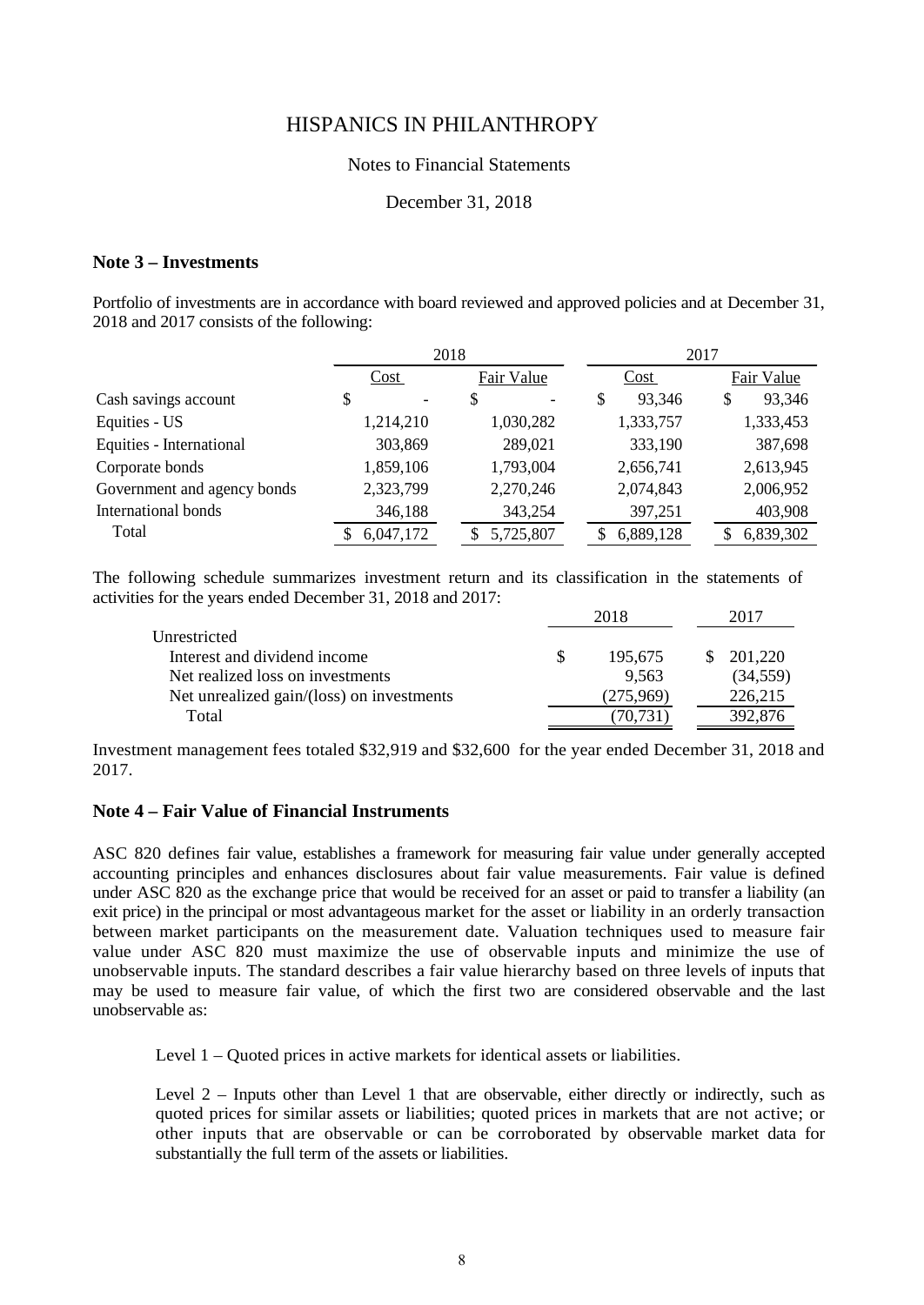#### Notes to Financial Statements

#### December 31, 2018

#### **Note 4 – Fair Value of Financial Instruments (continued)**

Level 3 – Unobservable inputs that are supported by little or no market activity and that are significant to the fair value of the assets or liabilities.

In accordance with ASC 820, the following table represents HIP's fair value hierarchy for its financial assets measured at fair value on a recurring basis at December 31, 2018 and 2017:

|                                | 2018        |                |               |             |  |  |
|--------------------------------|-------------|----------------|---------------|-------------|--|--|
|                                | Level 1     | Level 2        | Level 3       | Total       |  |  |
| Equities                       | 1,319,303   |                |               | 1,319,303   |  |  |
| Government and corporate bonds |             | 4,406,504      |               | 4,406,504   |  |  |
| Total                          | \$1,319,303 | 4,406,504<br>S | \$.           | \$5,725,807 |  |  |
|                                |             | 2017           |               |             |  |  |
|                                | Level 1     | Level 2        | Level 3       | Total       |  |  |
| Equities                       | 1,725,151   |                |               | 1,725,151   |  |  |
| Government and corporate bonds |             | 5,024,805      |               | 5,024,805   |  |  |
| Total                          | \$1,725,151 | 5,024,805      | $\mathcal{S}$ | \$6,749,956 |  |  |

#### **Note 5 – Net Assets with Donor Restrictions**

Net assets with Donor Restrictions at December 31, 2018 and 2017 were restricted for the following purposes:

|               |  | 2018      | 2017 |             |  |
|---------------|--|-----------|------|-------------|--|
| Non US Region |  | 301,308   | \$   | 591,720     |  |
| US Region     |  | 1,350,275 |      | 1,579,497   |  |
| Total         |  | 1,651,583 |      | 2, 171, 217 |  |

#### **Note 6 – Net Assets Released From Restriction**

Net assets were released from restriction during the years ended December 31, 2018 and 2017 by incurring expenses that satisfied the restricted purpose as follows:

|               | 2018      | 2017      |  |  |
|---------------|-----------|-----------|--|--|
| Non US Region | 806,686   | 753,922   |  |  |
| US Region     | 1,901,190 | 2,413,728 |  |  |
| Total         | 2,707,876 | 3,167,650 |  |  |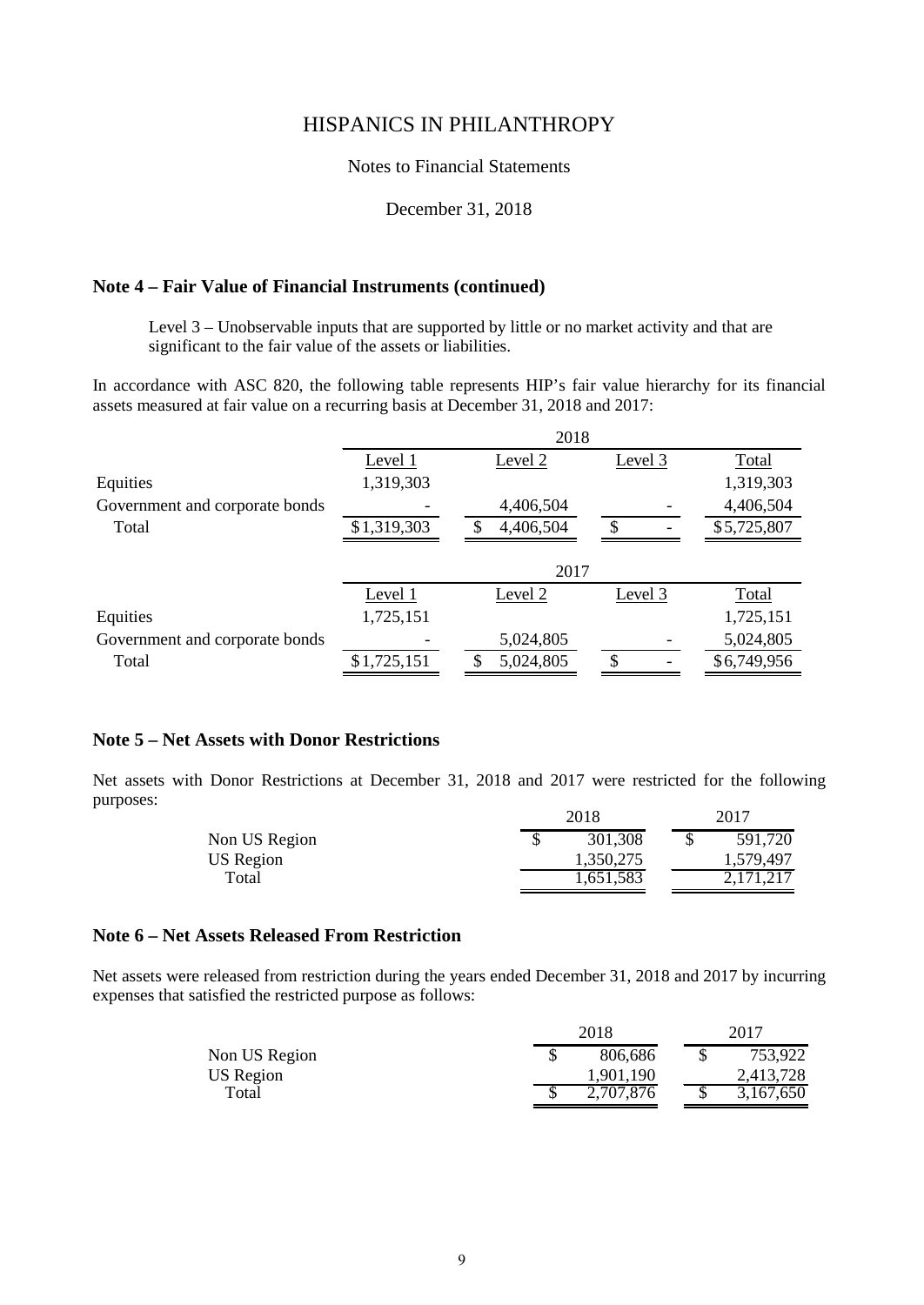#### Notes to Financial Statements

#### December 31, 2018

#### **Note 7 - Assets Limited as to Use**

Assets limited as to use include assets under certain restrictions imposed by grantor agencies and donors and not available for use in support of general operations. These assets are required to be used as specified by the grantor or donor. Assets limited as to use consisted of the following at December 31, 2018 and 2017.

|                          | 2018       | 2017         |
|--------------------------|------------|--------------|
| Donor restricted funds:  |            |              |
| Investments              | \$ 539.383 | \$1,267,836  |
| Contributions receivable | 1,112,200  | 903.381      |
| Total                    | .651,583   | \$ 2,171,217 |

#### **Note 8 – Commitments and Contingencies**

HIP leases office space in Oakland under a lease agreement expiring in 2022. Rent expense was \$124,215 and \$81,030 for the year ended December 31, 2018 and 2017. Future obligations under this lease agreement as of December 31, 2018 are \$109,128 in 2019, \$112,404 in 2020, \$115,764 in 2021, and \$119,244 in 2022.

In the ordinary course of conducting its business, HIP may be subjected to loss contingencies arising from general business matters or lawsuits. Management believes that the outcome of such matters, if any, will not have a material impact on HIP's financial position or results of future operations.

#### **Note 9 – Post Retirement Benefits**

HIP has a 401(k) savings plan for all eligible employees with at least three months of service during the plan year and employed by HIP as of the last day of the plan year. At its discretion, HIP may make a contribution, to be determined annually. There were employer contributions during the years ended December 31, 2018 and 2017 of \$22,399 and \$32,082 respectively.

In 2011, HIP introduced a 457(b) plan for deferred compensation offered to certain employees. There were no employer contributions during fiscal year 2018 and 2017. The cash balance and corresponding liability are recorded within the Statements of Financial Position.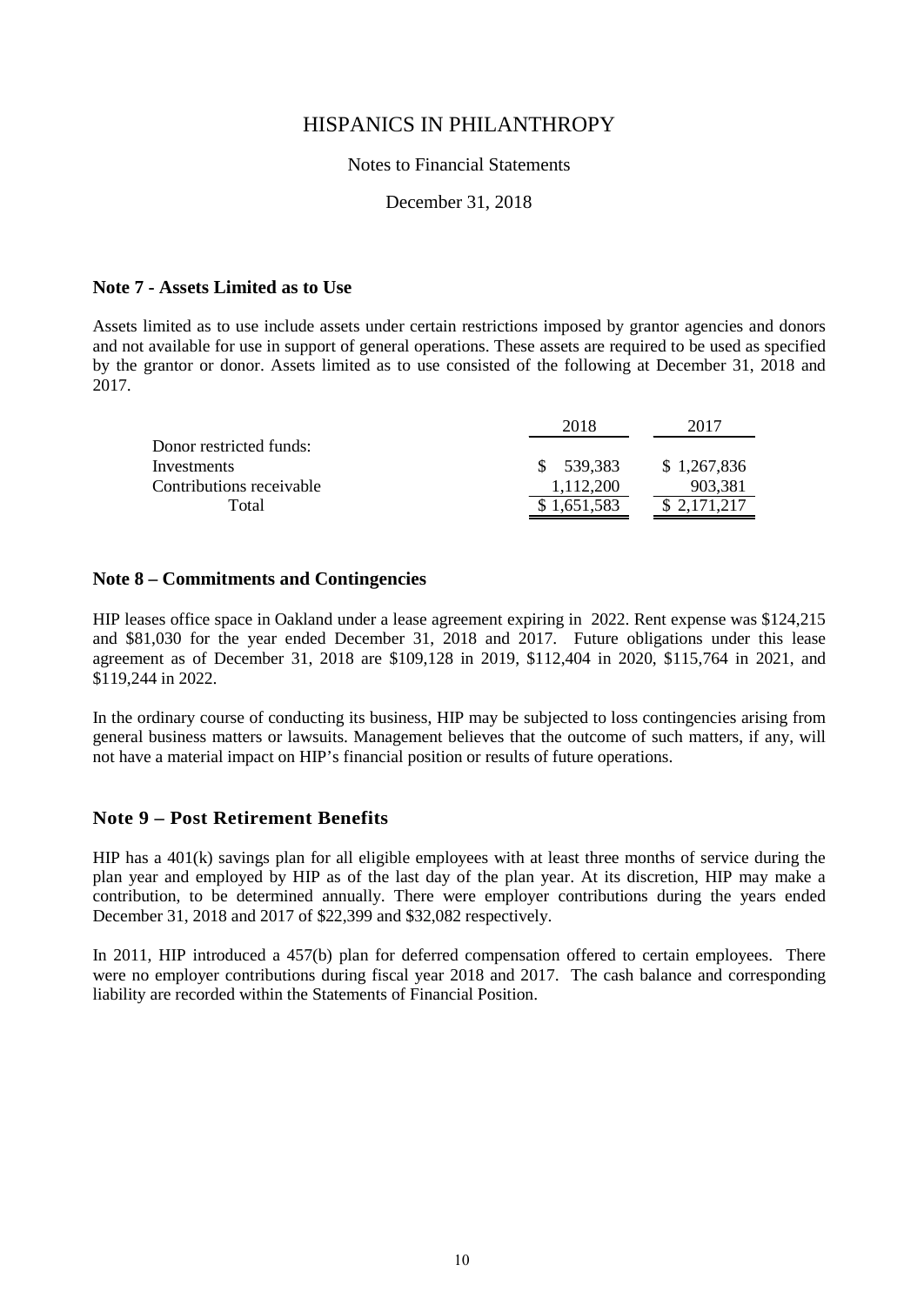#### Notes to Financial Statements

#### December 31, 2018

#### **Note 10 – Income Taxes**

HIP is a not-for-profit organization, exempt from federal income tax under Section 501 (c)(3) of the U.S. Internal Revenue Code (the Code), and contributions to it are tax deductible as described by the Code. HIP has been classified as an organization that is not a private foundation under Section 509(a)(1) and has been designated as a "publicly supported" organization under Section  $170(b)(1)(A)(vi)$  of the Code.

HIP is required to file a Return of Organization Exempt from Income Tax (Form 990) with the IRS annually. In addition, HIP is subject to income tax on net income that is derived from business activities that are unrelated to its exempt purpose. HIP has determined it is not subject to unrelated business income tax and has not filed an Exempt Organization Business Income Tax Return (Form 990T) with the IRS.

The preparation of financial statements in accordance with U.S. GAAP requires HIP to report information regarding its exposure to various tax positions taken by HIP. HIP has determined whether any tax positions have met the recognition threshold and have measured any exposure to those tax positions. Management believes that HIP has adequately addressed all relevant tax positions and that there are no unrecorded tax liabilities. Federal and state tax authorities generally have the right to examine and audit the previous three years of tax returns filed. Any interest or penalties assessed to HIP are recorded in operating expenses. No interest or penalties from federal or state tax authorities were recorded in the accompanying financial statements. The tax years of 2015 through 2017 remain open and subject to examination by the appropriate government agencies in the United States and California.

#### **Note 11: Information Regarding Liquidity and Availability of Resources**

The Organization regularly monitors the availability of resources required to meet its operating needs and other contractual commitments, while also striving to maximize the investment of its available funds. The Organization has various sources of liquidity at its disposal, including cash and cash equivalents, various receivables, and investments. For purposes of analyzing resources available to meet general expenditures over a 12-month period, the Organization considers all expenditures related to its ongoing activities of providing program related activities as well as the conduct of services undertaken to support those activities to be general expenditures.

The Organization strives to maintain liquid financial assets sufficient to cover 60 days of general expenditures. The following table reflects the Organization's financial assets as of December 31, 2018, reduced by amounts that are not available to meet general expenditures within one year of the balance sheet date.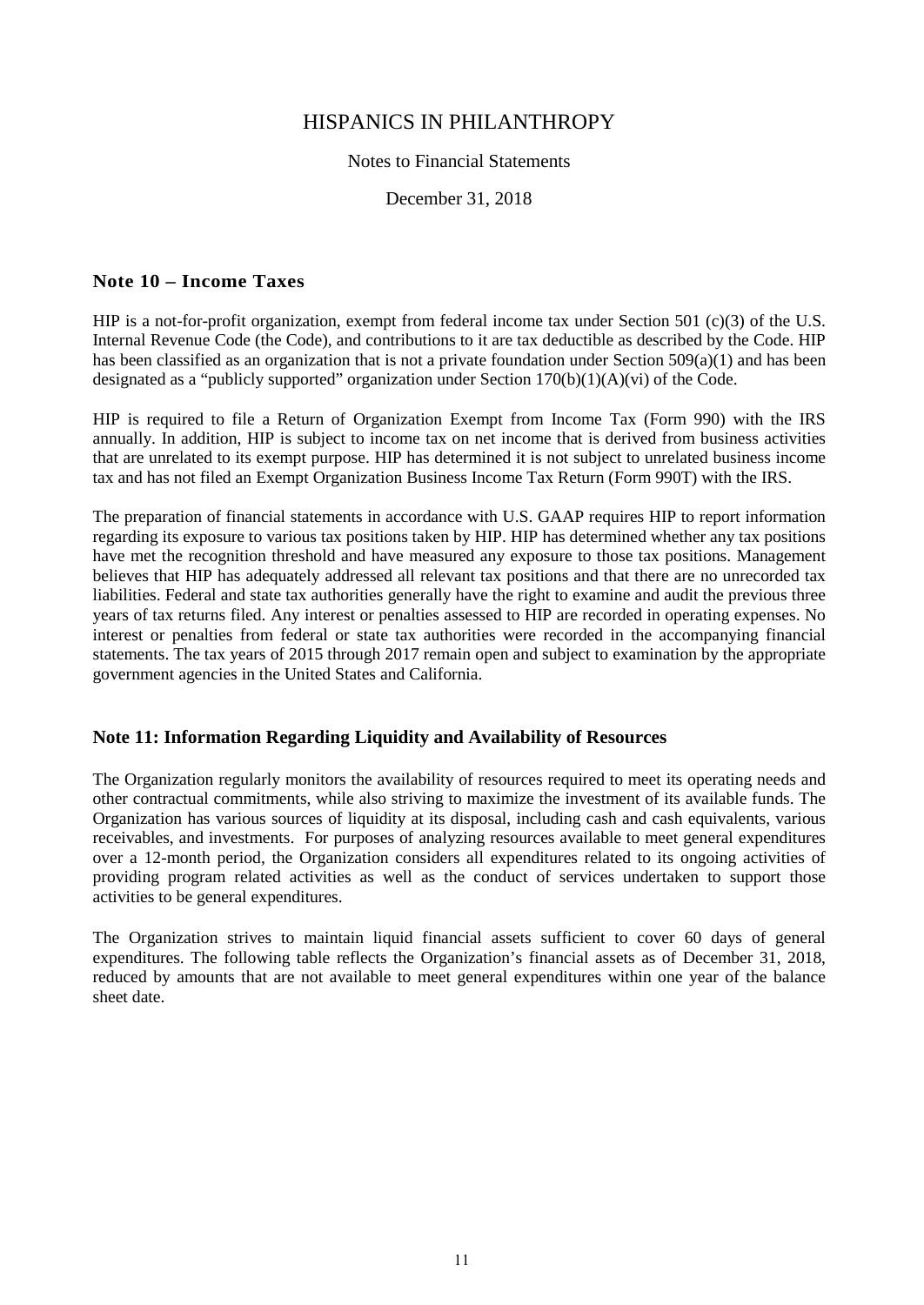#### Notes to Financial Statements

December 31, 2018

#### **Note 11: Information Regarding Liquidity and Availability of Resources (continued)**

|                           | 2018      |
|---------------------------|-----------|
| Cash and cash equivalents | 3,176,341 |
| Investments               | 5,017,439 |
| Grant receivables         | 94,581    |
| Total financial assets    | 8,288,361 |
| Deferred revenue          | 2,756,110 |

Financial assets available to meet cash needs for general \$ 5,532,251 expenditures within one year

In addition to financial assets available to meet general expenditures over the next 12 months, the Organization operates with a balanced budget and anticipates collecting sufficient program revenue to cover general expenditures not covered by grants or donor-restricted resources. Refer to the statement of cash flows which identifies the sources and uses of the Organization's cash and shows positive cash generated by operations for fiscal year 2018.